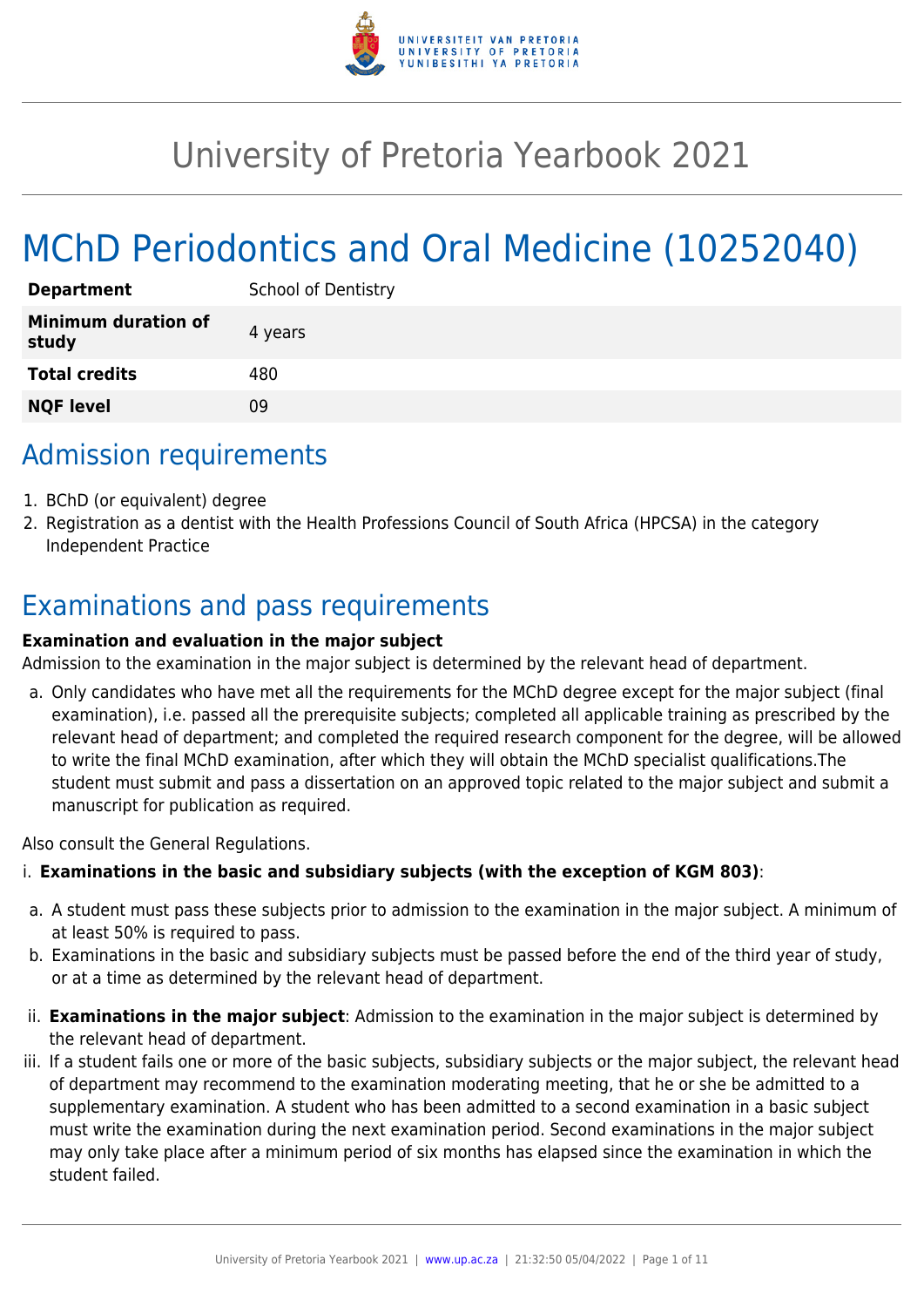

#### **NB**:

- a. In view of the fact that a postgraduate student may repeat an examination in any subject only once, a student who fails a second examination will have to discontinue the programme. In this event, a student who has been holding a registrarship, will have to vacate the position as soon as possible after one calendar month's notice to the University of Pretoria and/or other recognised training institution, where applicable.
- b. If a student is admitted to a second examination in the major subject, the relevant head of department will determine whether he/she has to vacate the registrarship at the end of the training period, or immediately after the second examination.
- iv. **Subminimum**: In order to pass in the major subject a student must obtain a subminimum of 50% in all the sections of the examination, with a final mark of at least 50%.
- v. The stipulations of the General Regulations are applicable with regard to attendance courses.
- vi. In addition to the stipulations already mentioned, a dissertation on a topic related to the major subject must also be submitted. In order to pass in the final examination, a pass mark must also be obtained for the dissertation.

# Exemption

Exemption may be granted by the Dean, on the recommendation of the relevant head of department by virtue of comparable training and/or experience in terms of the requirements of School Regulations, with the proviso that exemption from the examination and evaluation in the major subject may not be granted.

**Please note**: The regulations of the Health Professions Council of South Africa, as published in the Government Gazette No. 4631 of 11 January 1991 – Notice No. R.40 (as amended), will be used as a criterion in determining the period of exemption.

# Pass with distinction

A student who obtains a final mark of at least 75% (with the first attempt) in the major subject qualifies to obtain the degree with distinction.

An MChD student, who has obtained at least 75% with the first attempt in both his major subject and the dissertation, will receive the degree with distinction.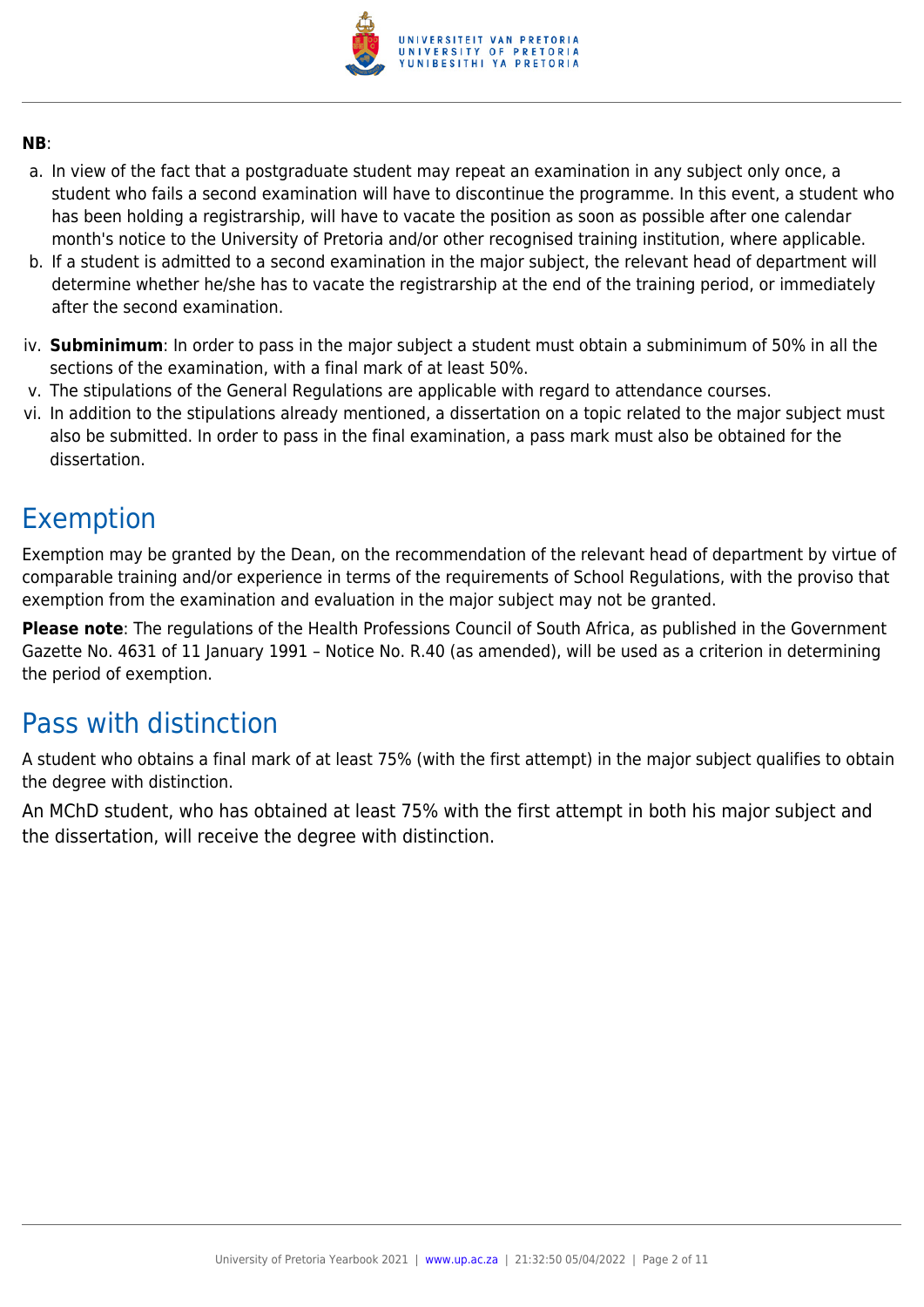

# Curriculum: Year 1

**Minimum credits: 300**

### **Core modules**

#### **Anatomy 873 (ANA 873)**

| <b>Module credits</b>         | 36.00                          |
|-------------------------------|--------------------------------|
| <b>NQF Level</b>              | 09                             |
| <b>Prerequisites</b>          | No prerequisites.              |
| <b>Language of tuition</b>    | Module is presented in English |
| <b>Department</b>             | Anatomy                        |
| <b>Period of presentation</b> | Year                           |
|                               |                                |

#### **General pathology 808 (APA 808)**

| <b>Module credits</b>         | 24.00                          |
|-------------------------------|--------------------------------|
| <b>NQF Level</b>              | 09                             |
| <b>Prerequisites</b>          | No prerequisites.              |
| <b>Language of tuition</b>    | Module is presented in English |
| <b>Department</b>             | Anatomical Pathology           |
| <b>Period of presentation</b> | Year                           |

### **Ethics and human rights 800 (EHR 800)**

| <b>Module credits</b>         | 0.00                           |
|-------------------------------|--------------------------------|
| <b>NQF Level</b>              | 09                             |
| <b>Prerequisites</b>          | No prerequisites.              |
| <b>Language of tuition</b>    | Module is presented in English |
| <b>Department</b>             | <b>School of Dentistry</b>     |
| <b>Period of presentation</b> | Year                           |

#### **Pharmacology 870 (FAR 870)**

| <b>Module credits</b>         | 24.00                          |
|-------------------------------|--------------------------------|
| <b>NQF Level</b>              | 09                             |
| <b>Prerequisites</b>          | No prerequisites.              |
| <b>Language of tuition</b>    | Module is presented in English |
| <b>Department</b>             | Pharmacology                   |
| <b>Period of presentation</b> | Year                           |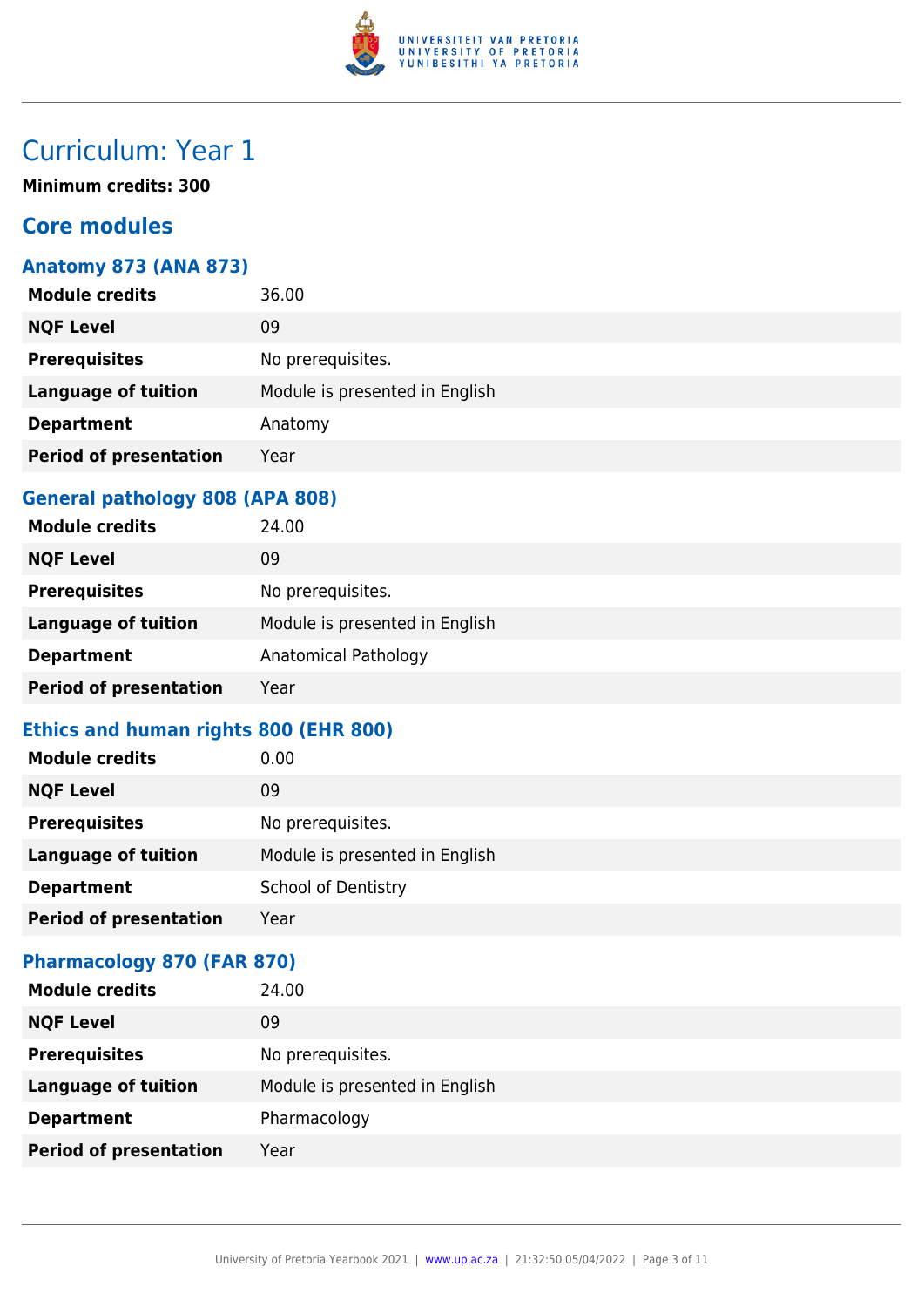

#### **Physiology 806 (FSG 806)**

| <b>Module credits</b>         | 36.00                          |
|-------------------------------|--------------------------------|
| <b>NQF Level</b>              | 09                             |
| <b>Prerequisites</b>          | No prerequisites.              |
| <b>Language of tuition</b>    | Module is presented in English |
| <b>Department</b>             | Physiology                     |
| <b>Period of presentation</b> | Year                           |

#### **Oral biology 800 (MDB 800)**

| <b>Module credits</b>         | 24.00                           |
|-------------------------------|---------------------------------|
| <b>NQF Level</b>              | 09                              |
| <b>Prerequisites</b>          | No prerequisites.               |
| <b>Language of tuition</b>    | Module is presented in English  |
| <b>Department</b>             | Oral Pathology and Oral Biology |
| <b>Period of presentation</b> | Year                            |

#### **Oral pathology 803 (MPG 803)**

| <b>Module credits</b>         | 24.00                           |
|-------------------------------|---------------------------------|
| <b>NQF Level</b>              | 09                              |
| <b>Prerequisites</b>          | No prerequisites.               |
| <b>Contact time</b>           | 1 discussion class per week     |
| <b>Language of tuition</b>    | Module is presented in English  |
| <b>Department</b>             | Oral Pathology and Oral Biology |
| <b>Period of presentation</b> | Year                            |

#### **Orthodontics 800 (ORD 800)**

| <b>Module credits</b>         | 36.00                          |
|-------------------------------|--------------------------------|
| <b>NQF Level</b>              | 09                             |
| <b>Prerequisites</b>          | No prerequisites.              |
| <b>Contact time</b>           | 15 discussion classes          |
| <b>Language of tuition</b>    | Module is presented in English |
| <b>Department</b>             | Orthodontics                   |
| <b>Period of presentation</b> | Year                           |

### **Dissertation: Periodontics and oral medicine 891 (PDL 891)**

- **Module credits** 180.00
-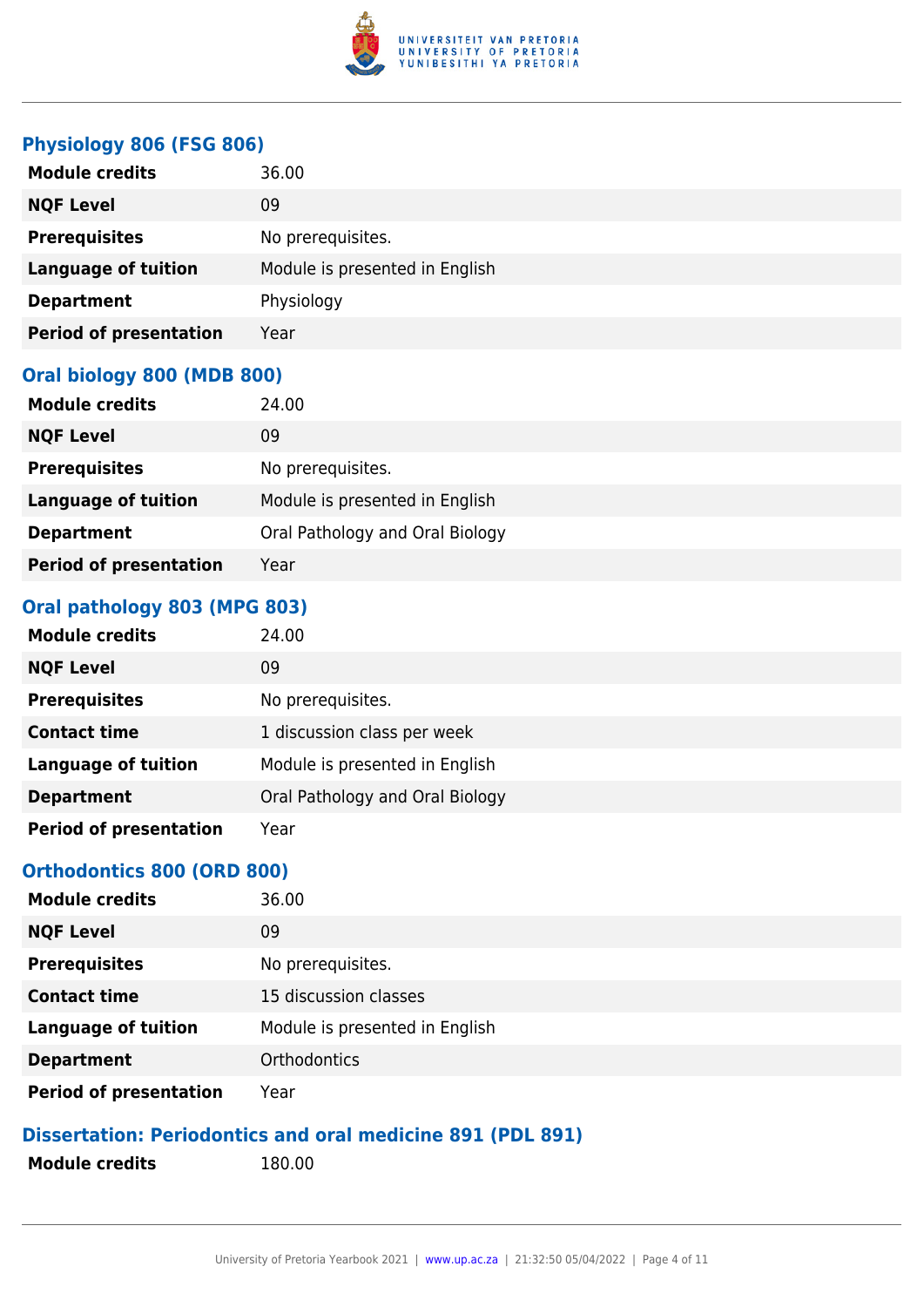

| <b>NQF Level</b>              | 09                             |
|-------------------------------|--------------------------------|
| <b>Language of tuition</b>    | Module is presented in English |
| <b>Department</b>             | Periodontics and Oral Medicine |
| <b>Period of presentation</b> | Year                           |

#### **Periodontics and oral medicine 802 (PMG 802)**

| <b>Module credits</b>         | 24.00                                                                    |
|-------------------------------|--------------------------------------------------------------------------|
| <b>NQF Level</b>              | 09                                                                       |
| <b>Prerequisites</b>          | No prerequisites.                                                        |
| <b>Contact time</b>           | 1 seminar per week, 2 discussion classes per week, 2 practicals per week |
| <b>Language of tuition</b>    | Module is presented in English                                           |
| <b>Department</b>             | Periodontics and Oral Medicine                                           |
| <b>Period of presentation</b> | Year                                                                     |

#### **Prosthodontics 802 (PRD 802)**

| <b>Module credits</b>         | 24.00                          |
|-------------------------------|--------------------------------|
| <b>NQF Level</b>              | 09                             |
| <b>Prerequisites</b>          | No prerequisites.              |
| <b>Language of tuition</b>    | Module is presented in English |
| <b>Department</b>             | Prosthodontics                 |
| <b>Period of presentation</b> | Year                           |

## **Applied research methodology 802 (TNM 802)**

| <b>Module credits</b>         | 0.00                                |
|-------------------------------|-------------------------------------|
| <b>NQF Level</b>              | 09                                  |
| Language of tuition           | Module is presented in English      |
| <b>Department</b>             | <b>Health Sciences Deans Office</b> |
| <b>Period of presentation</b> | Year                                |
| <b>Module content</b>         |                                     |
|                               |                                     |

\*Attendance module only.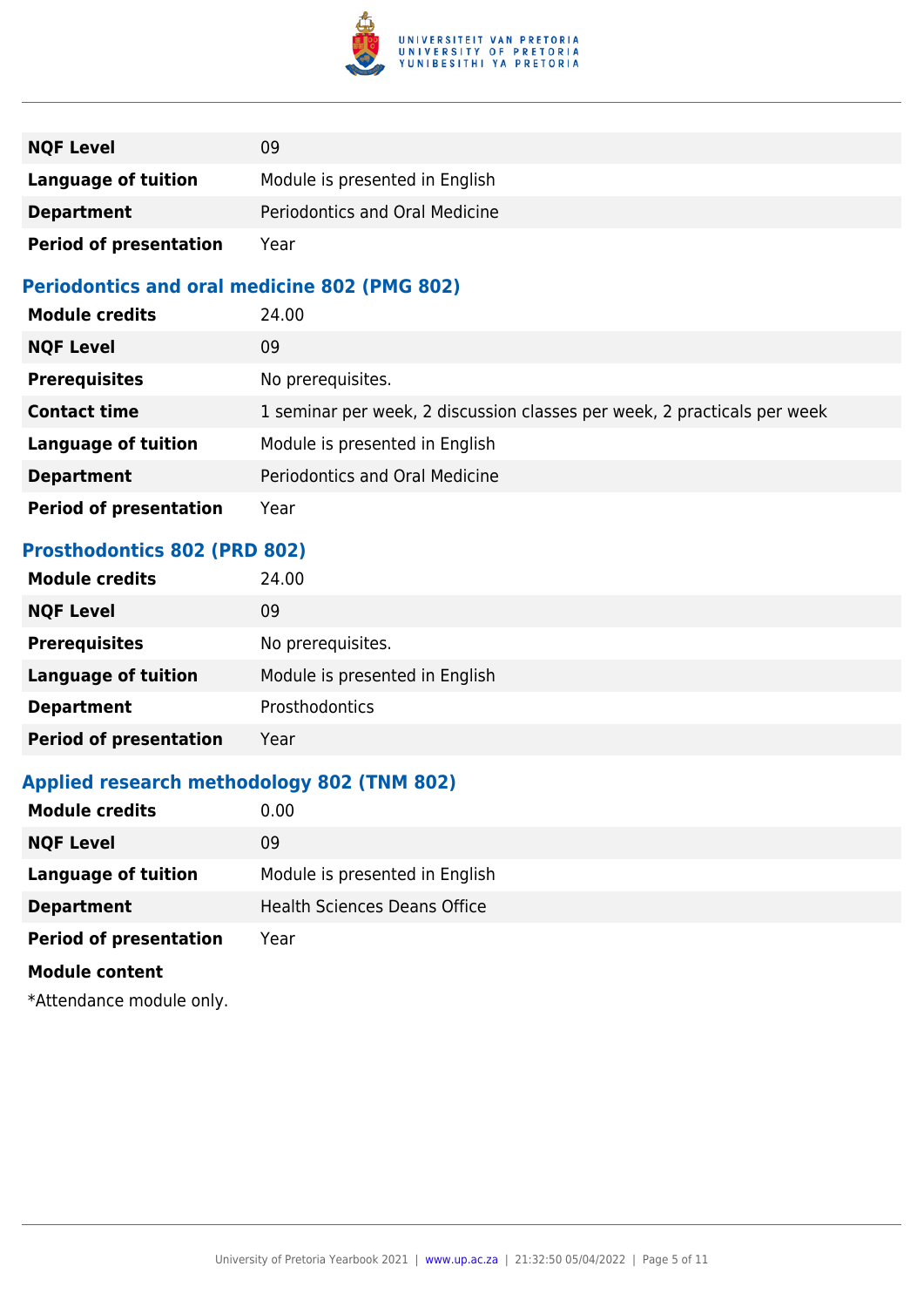

# Curriculum: Year 2

**Minimum credits: 300**

### **Core modules**

#### **Anatomy 873 (ANA 873)**

| <b>Module credits</b>         | 36.00                          |
|-------------------------------|--------------------------------|
| <b>NQF Level</b>              | 09                             |
| <b>Prerequisites</b>          | No prerequisites.              |
| <b>Language of tuition</b>    | Module is presented in English |
| <b>Department</b>             | Anatomy                        |
| <b>Period of presentation</b> | Year                           |
|                               |                                |

#### **General pathology 808 (APA 808)**

| <b>Module credits</b>         | 24.00                          |
|-------------------------------|--------------------------------|
| <b>NQF Level</b>              | 09                             |
| <b>Prerequisites</b>          | No prerequisites.              |
| <b>Language of tuition</b>    | Module is presented in English |
| <b>Department</b>             | Anatomical Pathology           |
| <b>Period of presentation</b> | Year                           |

### **Ethics and human rights 800 (EHR 800)**

| <b>Module credits</b>         | 0.00                           |
|-------------------------------|--------------------------------|
| <b>NQF Level</b>              | 09                             |
| <b>Prerequisites</b>          | No prerequisites.              |
| <b>Language of tuition</b>    | Module is presented in English |
| <b>Department</b>             | <b>School of Dentistry</b>     |
| <b>Period of presentation</b> | Year                           |

#### **Pharmacology 870 (FAR 870)**

| <b>Module credits</b>         | 24.00                          |
|-------------------------------|--------------------------------|
| <b>NQF Level</b>              | 09                             |
| <b>Prerequisites</b>          | No prerequisites.              |
| <b>Language of tuition</b>    | Module is presented in English |
| <b>Department</b>             | Pharmacology                   |
| <b>Period of presentation</b> | Year                           |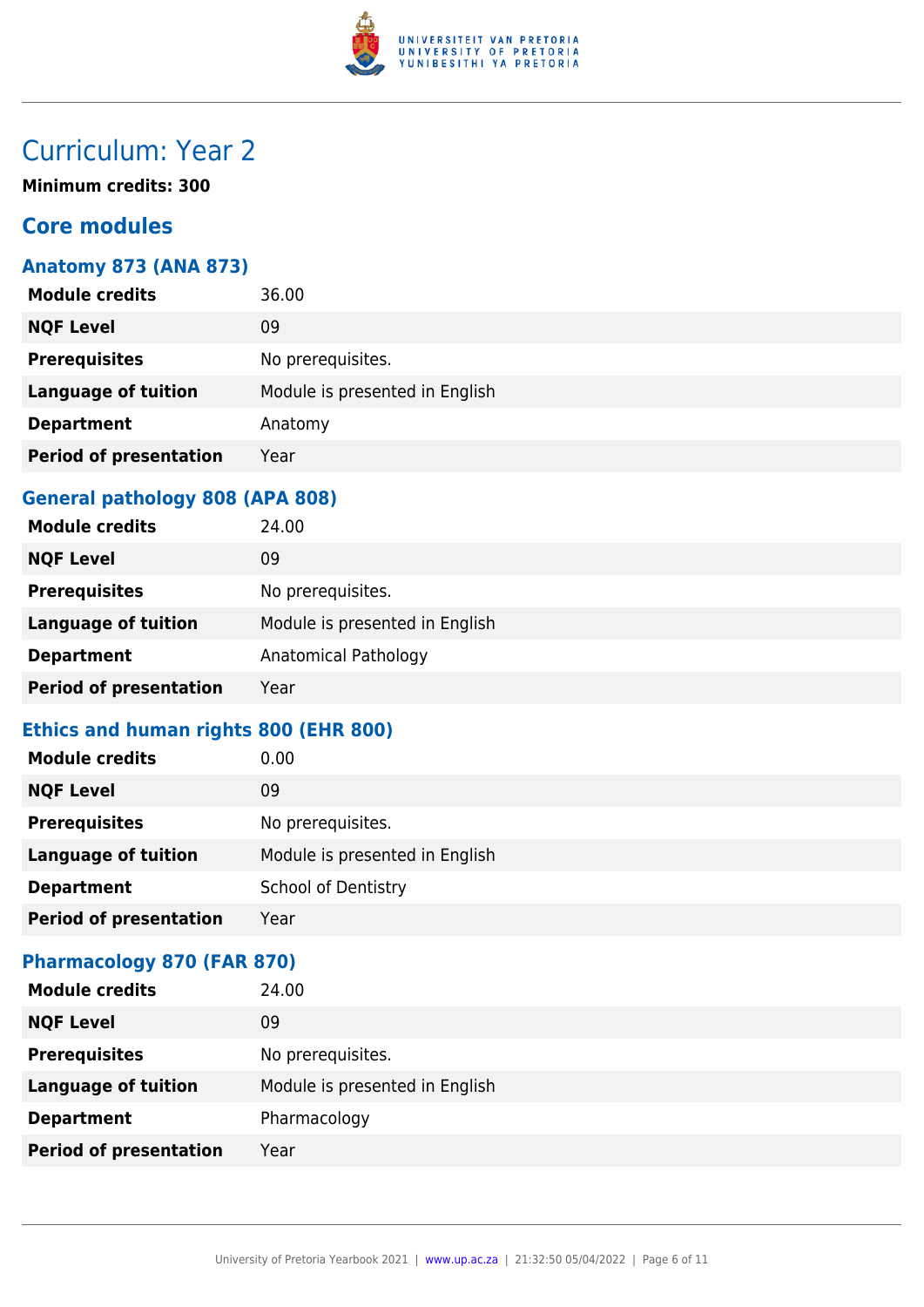

#### **Physiology 806 (FSG 806)**

| <b>Module credits</b>         | 36.00                          |
|-------------------------------|--------------------------------|
| <b>NQF Level</b>              | 09                             |
| <b>Prerequisites</b>          | No prerequisites.              |
| <b>Language of tuition</b>    | Module is presented in English |
| <b>Department</b>             | Physiology                     |
| <b>Period of presentation</b> | Year                           |

#### **Oral biology 800 (MDB 800)**

| <b>Module credits</b>         | 24.00                           |
|-------------------------------|---------------------------------|
| <b>NQF Level</b>              | 09                              |
| <b>Prerequisites</b>          | No prerequisites.               |
| <b>Language of tuition</b>    | Module is presented in English  |
| <b>Department</b>             | Oral Pathology and Oral Biology |
| <b>Period of presentation</b> | Year                            |

#### **Oral pathology 803 (MPG 803)**

| <b>Module credits</b>         | 24.00                           |
|-------------------------------|---------------------------------|
| <b>NQF Level</b>              | 09                              |
| <b>Prerequisites</b>          | No prerequisites.               |
| <b>Contact time</b>           | 1 discussion class per week     |
| <b>Language of tuition</b>    | Module is presented in English  |
| <b>Department</b>             | Oral Pathology and Oral Biology |
| <b>Period of presentation</b> | Year                            |

#### **Orthodontics 800 (ORD 800)**

| <b>Module credits</b>         | 36.00                          |
|-------------------------------|--------------------------------|
| <b>NQF Level</b>              | 09                             |
| <b>Prerequisites</b>          | No prerequisites.              |
| <b>Contact time</b>           | 15 discussion classes          |
| <b>Language of tuition</b>    | Module is presented in English |
| <b>Department</b>             | Orthodontics                   |
| <b>Period of presentation</b> | Year                           |

### **Dissertation: Periodontics and oral medicine 891 (PDL 891)**

- **Module credits** 180.00
-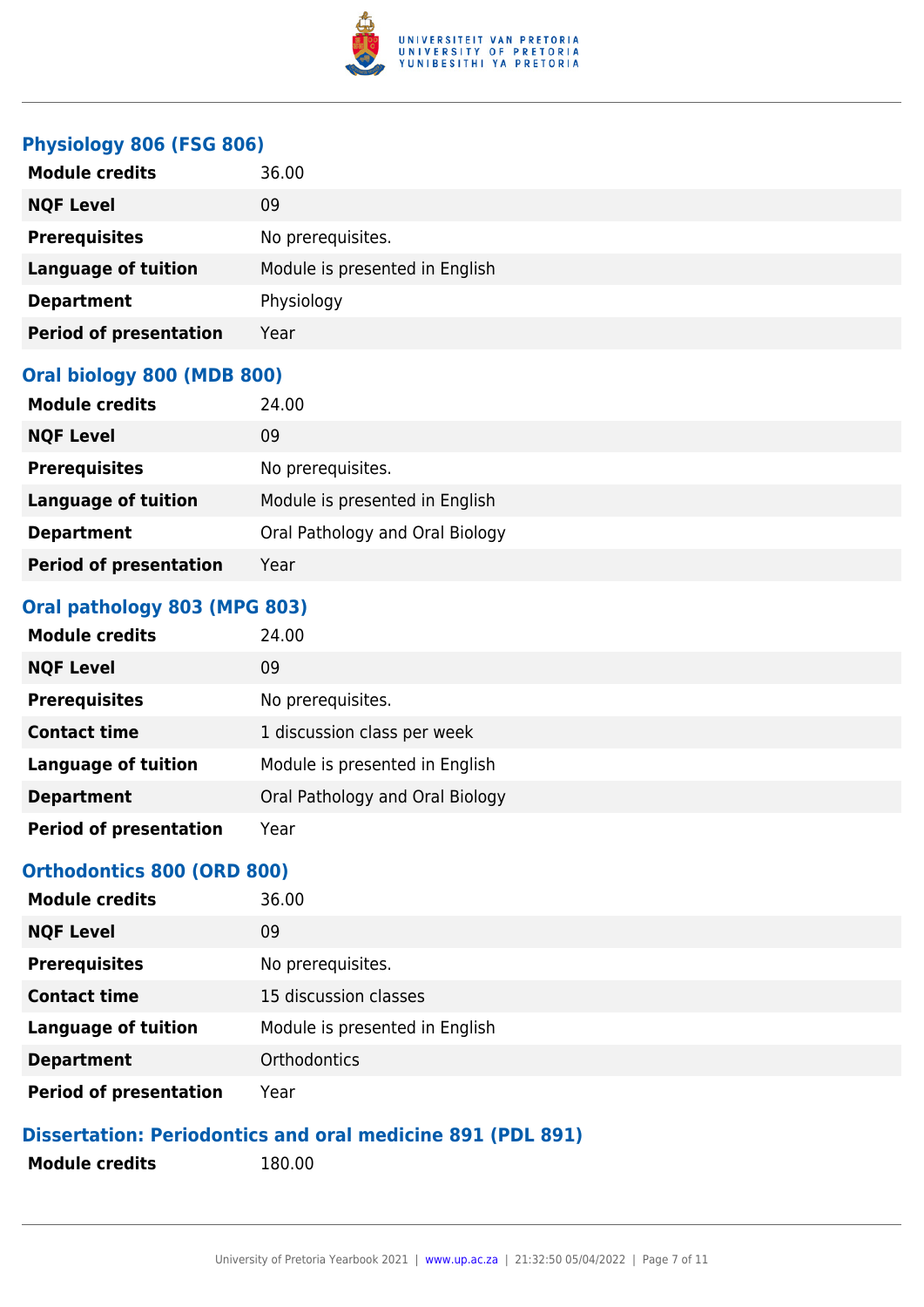

| <b>NQF Level</b>              | 09                             |
|-------------------------------|--------------------------------|
| <b>Language of tuition</b>    | Module is presented in English |
| <b>Department</b>             | Periodontics and Oral Medicine |
| <b>Period of presentation</b> | Year                           |

#### **Periodontics and oral medicine 802 (PMG 802)**

| <b>Module credits</b>         | 24.00                                                                    |
|-------------------------------|--------------------------------------------------------------------------|
| <b>NQF Level</b>              | 09                                                                       |
| <b>Prerequisites</b>          | No prerequisites.                                                        |
| <b>Contact time</b>           | 1 seminar per week, 2 discussion classes per week, 2 practicals per week |
| <b>Language of tuition</b>    | Module is presented in English                                           |
| <b>Department</b>             | Periodontics and Oral Medicine                                           |
| <b>Period of presentation</b> | Year                                                                     |

#### **Prosthodontics 802 (PRD 802)**

| <b>Module credits</b>         | 24.00                          |
|-------------------------------|--------------------------------|
| <b>NQF Level</b>              | 09                             |
| <b>Prerequisites</b>          | No prerequisites.              |
| <b>Language of tuition</b>    | Module is presented in English |
| <b>Department</b>             | Prosthodontics                 |
| <b>Period of presentation</b> | Year                           |

## **Applied research methodology 802 (TNM 802)**

| <b>Module credits</b>         | 0.00                                |
|-------------------------------|-------------------------------------|
| <b>NQF Level</b>              | 09                                  |
| Language of tuition           | Module is presented in English      |
| <b>Department</b>             | <b>Health Sciences Deans Office</b> |
| <b>Period of presentation</b> | Year                                |
| <b>Module content</b>         |                                     |
|                               |                                     |

\*Attendance module only.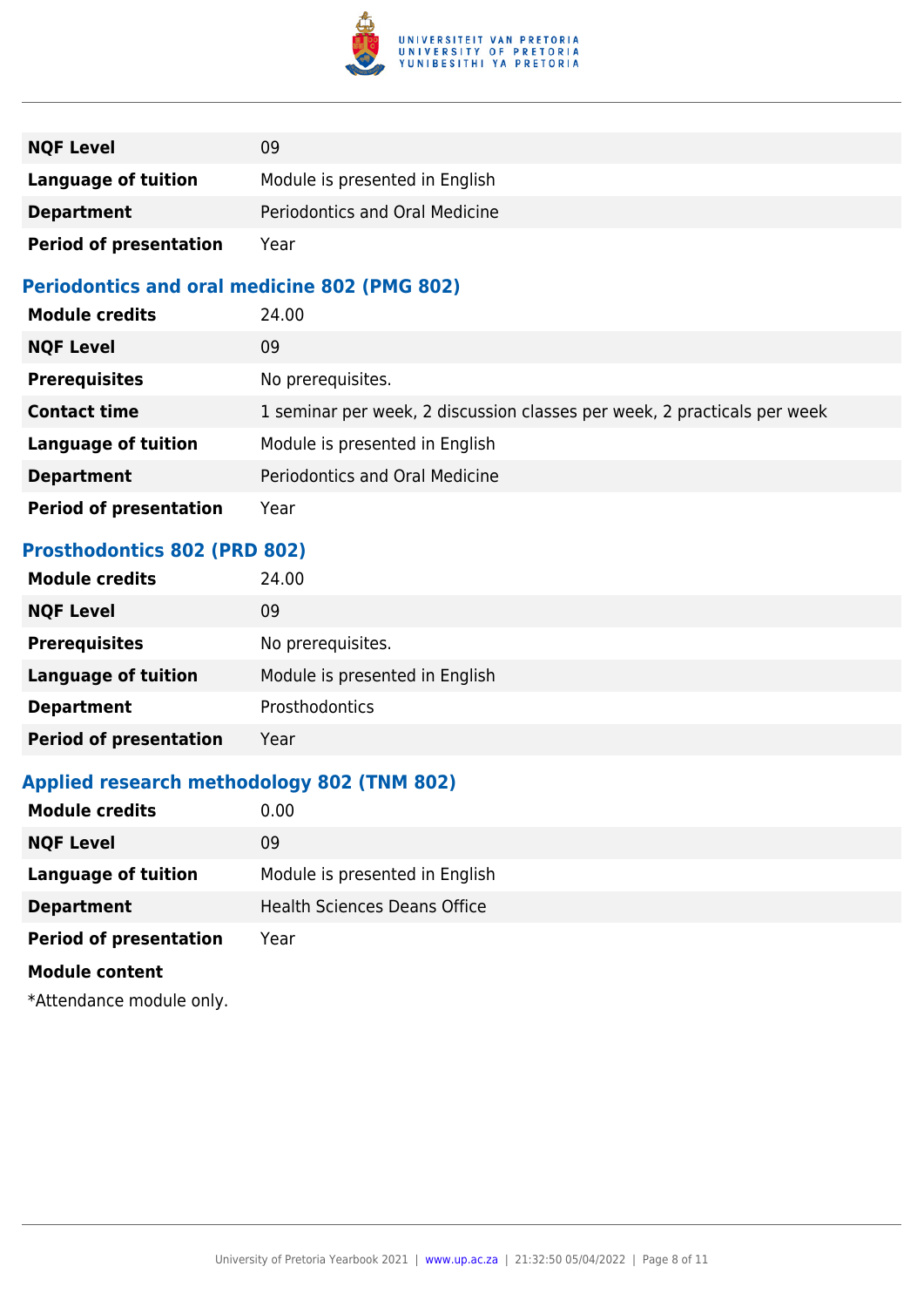

# Curriculum: Year 3

**Minimum credits: 276**

### **Core modules**

#### **Oral pathology 803 (MPG 803)**

| <b>Module credits</b>         | 24.00                           |
|-------------------------------|---------------------------------|
| <b>NQF Level</b>              | 09                              |
| <b>Prerequisites</b>          | No prerequisites.               |
| <b>Contact time</b>           | 1 discussion class per week     |
| <b>Language of tuition</b>    | Module is presented in English  |
| <b>Department</b>             | Oral Pathology and Oral Biology |
| <b>Period of presentation</b> | Year                            |

#### **Dissertation: Periodontics and oral medicine 891 (PDL 891)**

| <b>Module credits</b>         | 180.00                         |
|-------------------------------|--------------------------------|
| <b>NQF Level</b>              | 09                             |
| Language of tuition           | Module is presented in English |
| <b>Department</b>             | Periodontics and Oral Medicine |
| <b>Period of presentation</b> | Year                           |

#### **Periodontics and oral medicine 802 (PMG 802)**

| <b>Module credits</b>         | 24.00                                                                    |
|-------------------------------|--------------------------------------------------------------------------|
| <b>NQF Level</b>              | 09                                                                       |
| <b>Prerequisites</b>          | No prerequisites.                                                        |
| <b>Contact time</b>           | 1 seminar per week, 2 discussion classes per week, 2 practicals per week |
| <b>Language of tuition</b>    | Module is presented in English                                           |
| <b>Department</b>             | Periodontics and Oral Medicine                                           |
| <b>Period of presentation</b> | Year                                                                     |

#### **Applied research methodology 802 (TNM 802)**

| <b>Module credits</b>         | 0.00                                |
|-------------------------------|-------------------------------------|
| <b>NQF Level</b>              | 09                                  |
| Language of tuition           | Module is presented in English      |
| <b>Department</b>             | <b>Health Sciences Deans Office</b> |
| <b>Period of presentation</b> | Year                                |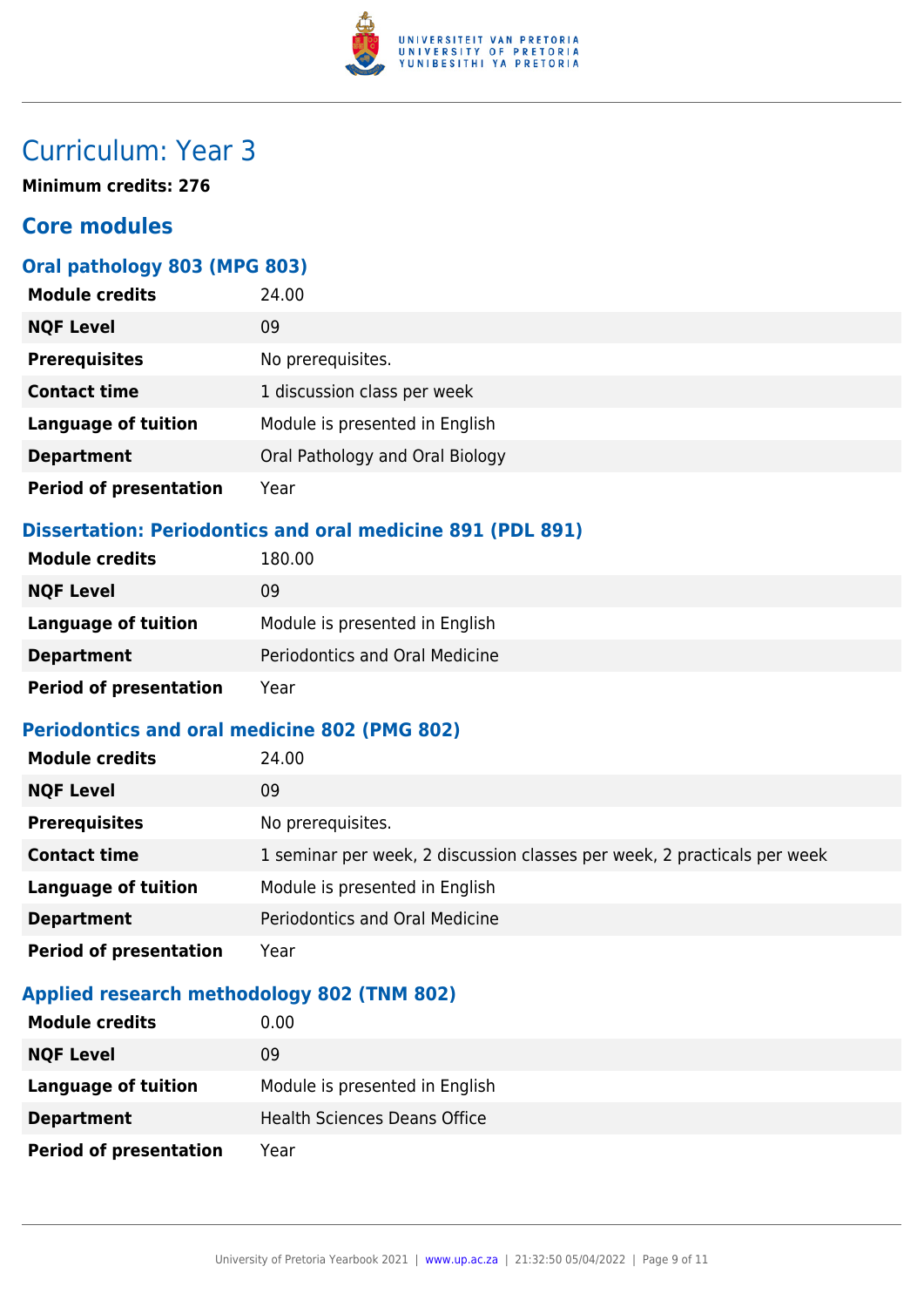

#### **Module content**

\*Attendance module only.